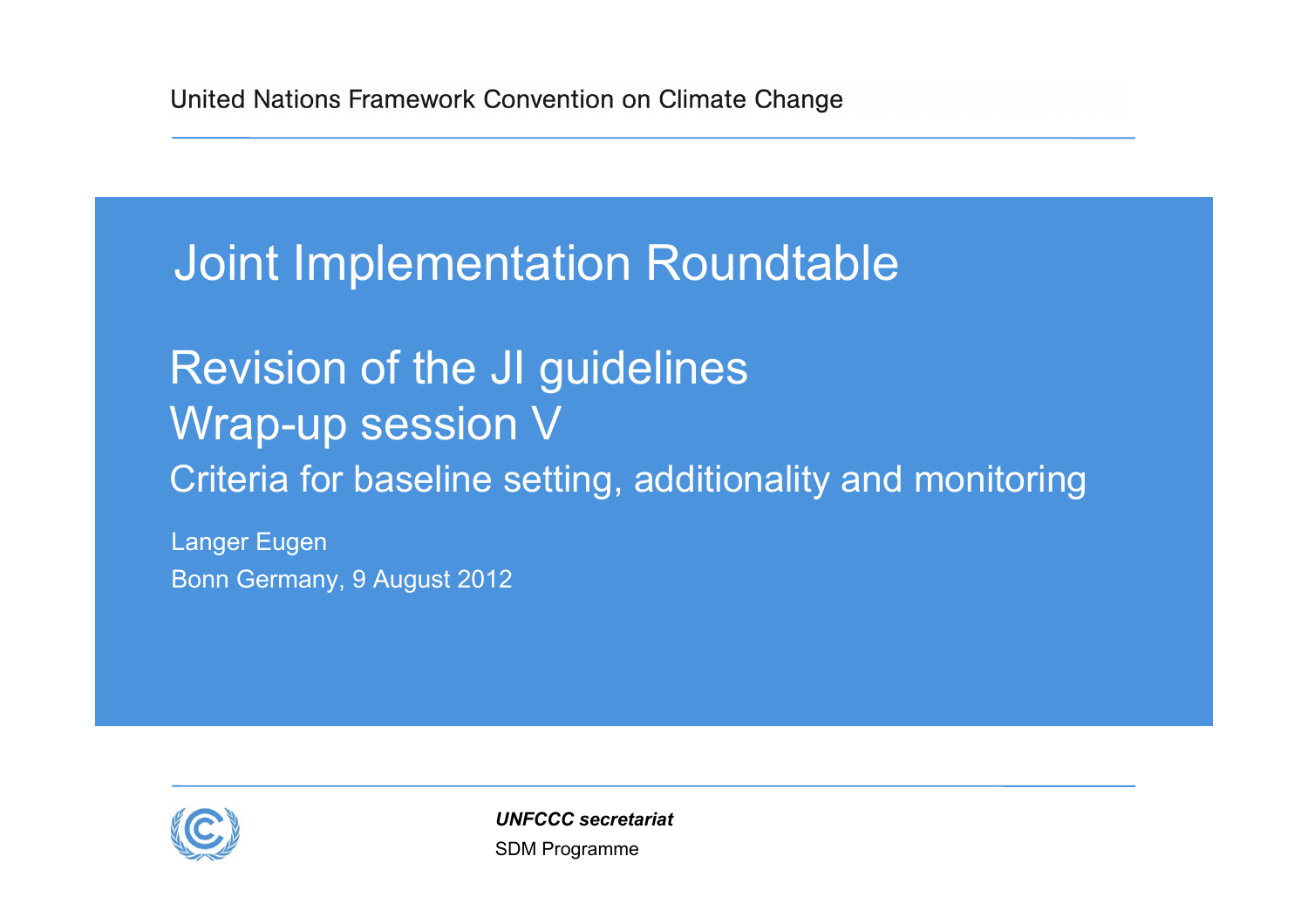**Break-out session V: Criteria for baseline setting, additionality and monitoring**

Main issues discussed:

- Each paragraph considered in the Appendix
- • Need for more coherence between all three sections, particularly baseline setting and additionality
- • Missing references to standardized approaches, automatic additionality, sector and programmatic approaches
- Meaning of additionality for JI
- •Monitoring plans change after registration and during implementation

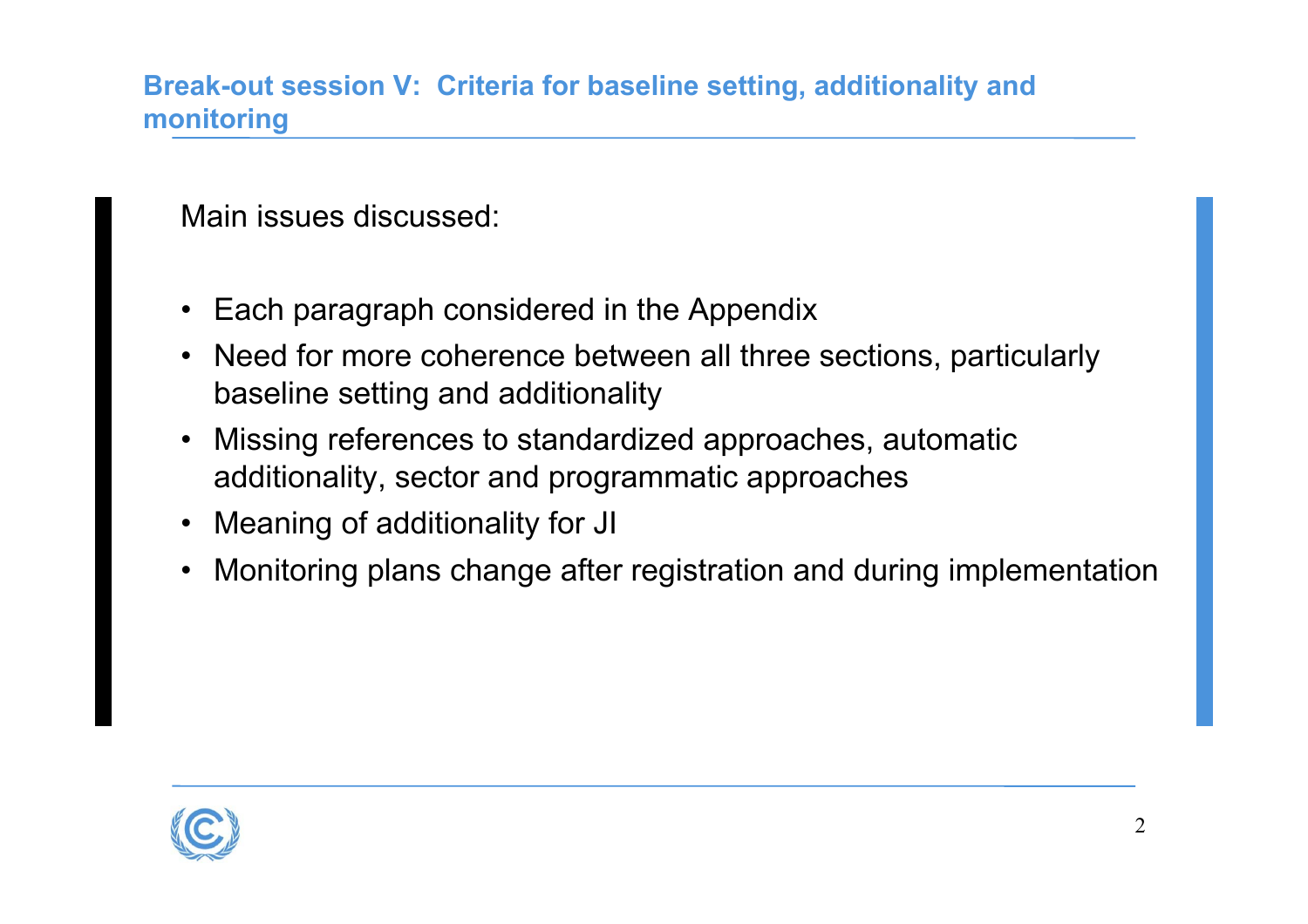**Break-out session V: Criteria for baseline setting, additionality and monitoring**

Action points / Proposals:

#### •**General**

- a) Increase coherence between baseline setting and additionality sections.
- b) Implement editorial changes

### • **Baseline setting:**

- a) Update of the baseline to be linked to the length of commitment period and take into account different sectors and project types
- b) Need for mandatory guidance from governing body for common baselines by host Parties
- c) Add discounting approach to baseline setting section.